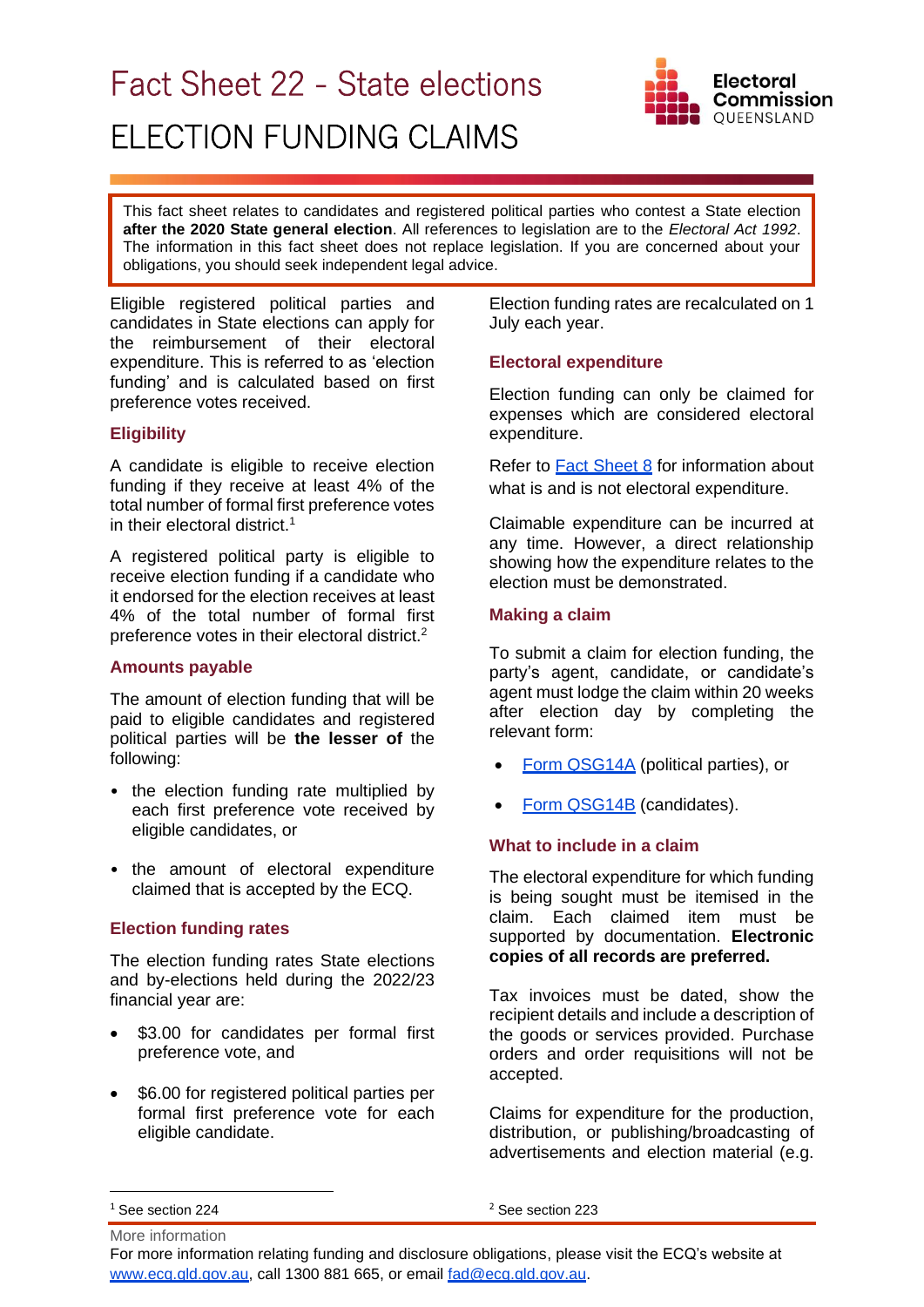newspaper advertisements, flyers, and pamphlets) must include a copy of the advertisement or election material.

All supporting documentation must be legible and clearly specify which item of expenditure it refers to. Claims for items where there is no clear link or explanation of how the item related to an election will **not** be accepted.

## **Determining a claim**

The ECQ will generally approve a claim if:

- the claim is for electoral expenditure, and
- the electoral expenditure was incurred for the election, and
- the registered political party or candidate is entitled to the claim.

The ECQ will generally reject a claim if the item:

- claimed does not meet the definition of electoral expenditure, or
- is not electoral expenditure that was incurred by the registered political party or candidate for the election, or
- is not substantiated by supporting documentation which satisfies the ECQ, or
- exceeds the maximum entitlement.

### **Seeking a review of a claim outcome**

If the ECQ refuses a claim, the candidate or party agent making the claim will be advised of the outcome in writing, as well as the reasons why the claim was refused.

The agent of the party or candidate may apply in writing to request the ECQ reconsider a rejected item. Applications must be made within 28 days after the candidate or agent is notified the claim is rejected.

# **Reconsideration of a claim**

The ECQ will reconsider a claim and provide the party agent or candidate with a notice stating the decision on the reconsideration and the reasons for the decision.

## **Receiving a payment**

A claim by an independent candidate will be paid to the candidate's State campaign account.

A claim by an agent of a registered political party will be paid to the party's State campaign account.

A claim by an endorsed candidate will be paid to the candidate's State campaign account unless the candidate has directed the ECQ to make the payment to the registered political party. Payment directions are optional and may be made when the candidate's dedicated State campaign bank account details are provided to the ECQ.

#### **Record keeping**

Records in relation to a claim for election funding must be kept and made available to the ECQ for inspection for five years. Failure to keep relevant election records may incur a maximum penalty of 20 penalty units for each offence.

Refer to [Fact Sheet 21](https://www.ecq.qld.gov.au/election-participants/handbooks,-fact-sheets-and-forms) for further information about record keeping requirements.